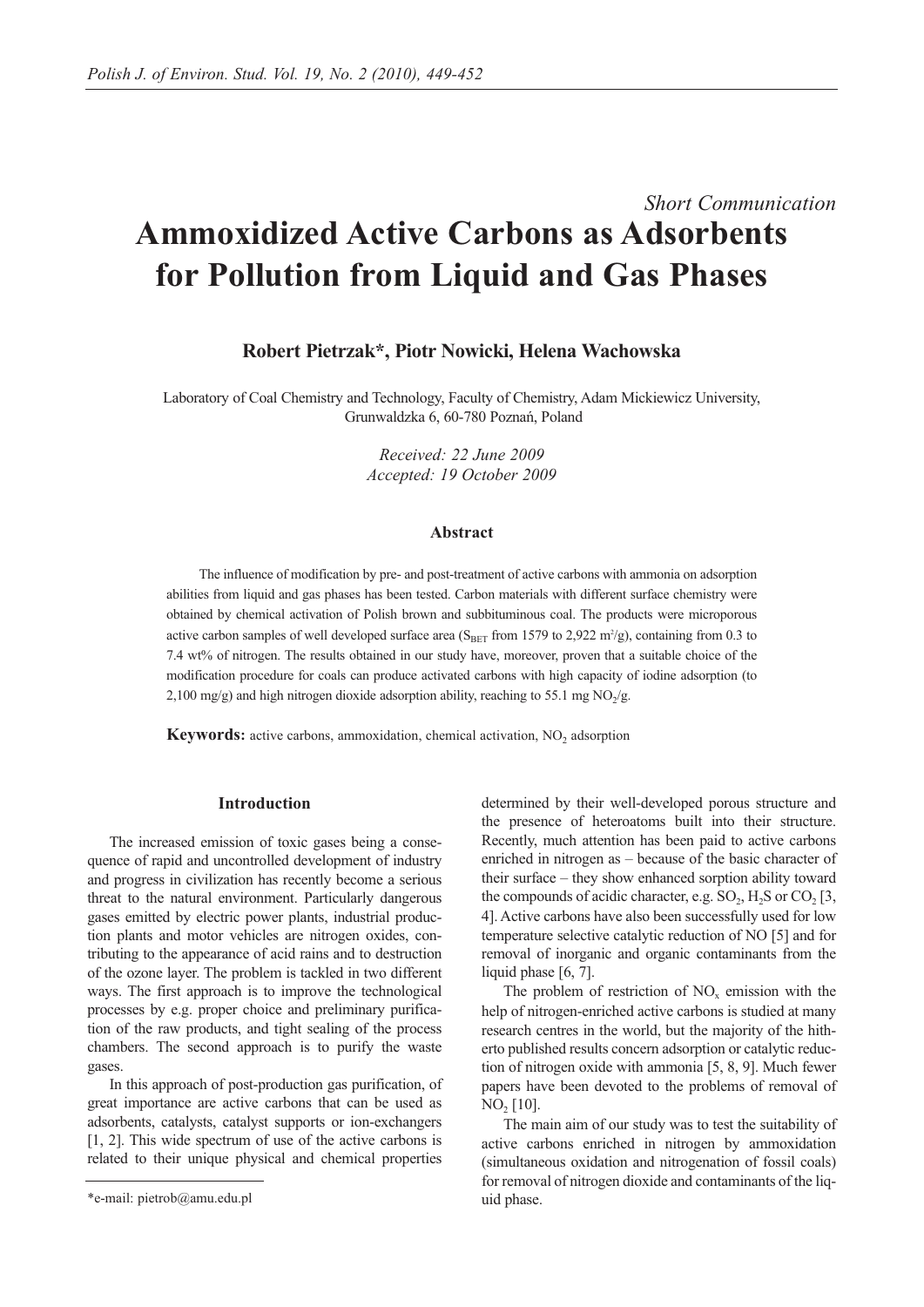| Sample      | N content<br>$[wt. \%]$ | $S_{BET}$<br>$[m^2/g]$ | $V_T$<br>$[cm^3/g]$ | Acidic groups<br>[mmol/g] | Basic groups<br>[mmol/g] | pH   | Iodine number<br>[mg/g] |
|-------------|-------------------------|------------------------|---------------------|---------------------------|--------------------------|------|-------------------------|
| KA          | 0.5                     | 2,156                  | 1.05                | 1.36                      | 0.70                     | 5.20 | 1,970                   |
| <b>KNA</b>  | 3.8                     | 2,922                  | 1.72                | 1.98                      | 0.77                     | 5.36 | 2,010                   |
| <b>KAN</b>  | 6.5                     | 1,877                  | 0.91                | 0.97                      | 1.22                     | 8.35 | 1,790                   |
| KJA         | 0.3                     | 1,973                  | 0.97                | 1.71                      | 0.42                     | 4.18 | 1,900                   |
| <b>KJNA</b> | 1.7                     | 2,819                  | 1.60                | 1.62                      | 0.52                     | 4.66 | 2,100                   |
| <b>KJAN</b> | 7.4                     | 1,579                  | 0.77                | 1.02                      | 0.89                     | 7.60 | 1,680                   |

Table 1. Physicochemical characteristics of active carbons obtained.

#### **Experimental Procedures**

The starting raw samples were prepared from a Polish brown coal  $(K - the Konin mine)$  and subbituminous coal (KJ – the Kazimierz-Juliusz mine). All measurements were carried out on samples demineralized according to the Radmacher and Mohrhauer method. The nitrogen-enriched active carbon samples were prepared by two procedures differing in the order of the technological processes:

- (a) ammoxidation of the precursor at 350°C followed by carbonization and activation by KOH (KNA and KJNA),
- (b) ammoxidation after activation (KAN and KJAN). The non-ammoxidized samples (KA and KJA) served as references.

The sample preparation, detail procedure of their carbonization, activation, ammoxidation and characterisation of the initial samples and products is given in our earlier work [11].

Nitrogen content was determined by the Kjeldahl method (according to Data National Standards ISO 333:1996). Characterization of the pore structure of activated carbons was performed on the ground of low-temperature nitrogen adsorption-desorption isotherms measured on a sorptometer ASAP 2010 (Micrometrics Instrument Corp. USA), following BET and BJH techniques.

The pH of active carbons was measured using the following procedure: a portion of 0.2 g the sample of dry char powder was added to 10 ml of distilled water and the suspension was stirred overnight to reach equilibrium. Then pH of the suspension was measured.

The iodine sorption ability of the active carbon samples was determined according to the ASTM Standard D4607- 94 (2006).

The evaluation of  $NO<sub>2</sub>$  sorption capacity was carried out according to the procedures described in [12] with some modifications. The samples were packed into a glass column (length 300 mm, internal diameter 9 mm, bed volume between 1-1.5 cm<sup>3</sup>). Dry or moist (75% humidity) air with  $0.1\%$  of NO<sub>2</sub> was passed through the column with the adsorbent at 450 ml/min for  $NO<sub>2</sub>$ . The breakthrough of  $NO<sub>2</sub>$ was monitored using Q-RAE PLUS PGM-2000/2020 with an electrochemical sensor.

# **Results and Discussion**

## Physicochemical Properties of Active Carbons Obtained

As follows from the data collected in Table 1, the ammoxidation and chemical activation of brown and subbituminous coal give active carbons significantly enriched in nitrogen. The content of nitrogen in the final product highly depends on the sequence of the processes of carbonization, activation and ammoxidation to which the precursor is subjected. The samples ammoxidized after activation (KAN and KJAN) have much higher content of nitrogen than those ammoxidized prior to activation (KNA and KJNA). Much lower content of nitrogen in the samples ammoxidized prior to activation is a result of low thermal stability of the nitrogen groups built in the carbon structure upon ammoxidation and their resistance to potassium hydroxide. The content of nitrogen introduced into the active carbon depends also on the degree of the precursor metamorphism, although the influence of this parameter is less pronounced.

The data presented in Table 1 also imply that the sequence of the processes of ammoxidation, carbonization and activation influences the development of porous structure. The active carbons ammoxidized prior to activation (KNA and KJNA) have much better developed surface area and greater pore volume than non-ammoxidized samples. Ammoxidation of the active carbons KA and KJA leads to significant worsening of the textural parameters. The differences follow from the fact that the coals ammoxidized at the stage of precursor in the process of activation show much higher reactivity toward the activating agent than the unmodified samples, which leads to more effective development of the porous structure. The deterioration of the textural parameters of the samples ammoxidized after activation can result from blocking of some pores by oxygen and nitrogen functional groups formed upon ammoxidation or from partial oxidation of the active carbon surface area, leading to destruction of walls between some pores.

Analysis of Table 1 data also proves that the introduction of nitrogen into the structure of active carbon samples changes significantly the acid-base properties of their surface.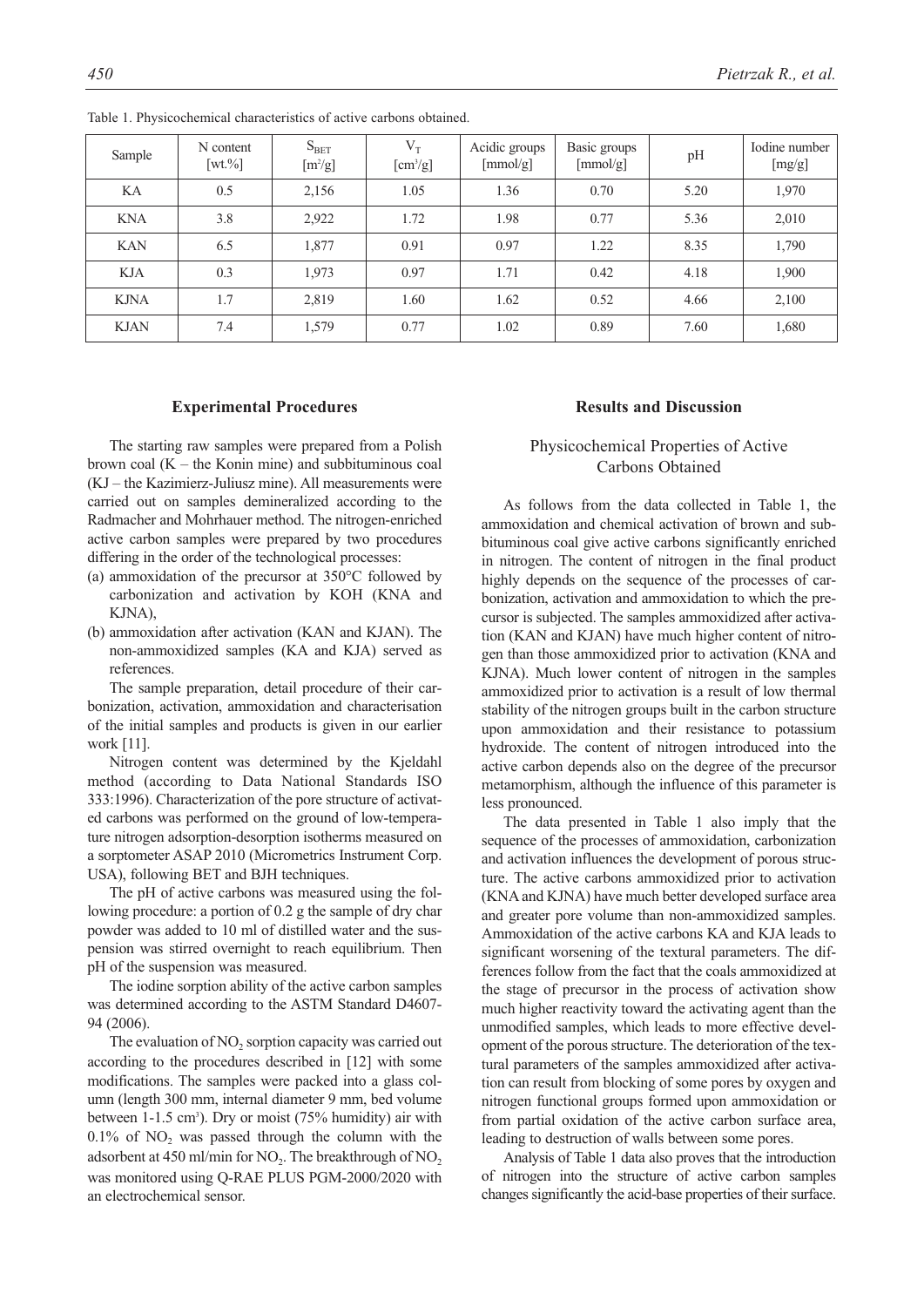The samples ammoxidized prior to activation (KNA and KJNA), similar the non-ammoxidized ones (KA and KJA), show high content of surface oxygen functional groups of acidic character and pH value between 4.2 and 5.4. Performance of ammoxidation after activation leads to a significant increase in the content of oxygen groups of basic character accompanied by a significant decrease in the content of acidic groups and an increase in the pH value to about 8.

# Sorption Properties of Active Carbons Obtained

As follows from the results collected in Table 1, the ammoxidized active carbons can be successfully used for removal of substances of the particle size close to that of iodine molecules so of a diameter close to 1nm, from the liquid phase. The best adsorption abilities from the liquid phase (iodine number above 2,000 mg/g) have active carbons ammoxidized at the precursor stage (KNA and KJNA) showing highly developed porous structure. Poorer adsorption properties show the non-ammoxidized samples KA and KJA, while the least effective sorbents are the samples ammoxidized after activation by KAN and KJAN, showing also the poorest textural parameters. The above observations imply a correlation between the number of iodine adsorption and the structural parameters of the active carbons. All active carbon samples obtained have much better sorption capacity than the commercial products whose iodine number varies from 600 to 1,200 mg/g.

According to the data shown in Fig. 1A, the active carbons obtained are characterized by diverse sorption capacities of  $NO<sub>2</sub>$ . However, they are always better than those of the commercially available carbons such as Norit® RKD-3 or Norit<sup>®</sup> SX-2, whose sorption capacity of NO<sub>2</sub>



Fig. 1. NO<sub>2</sub> breakthrough capacities (A), NO<sub>2</sub> breakthrough curves in dry conditions (B) and in wet conditions (C) of samples obtained.